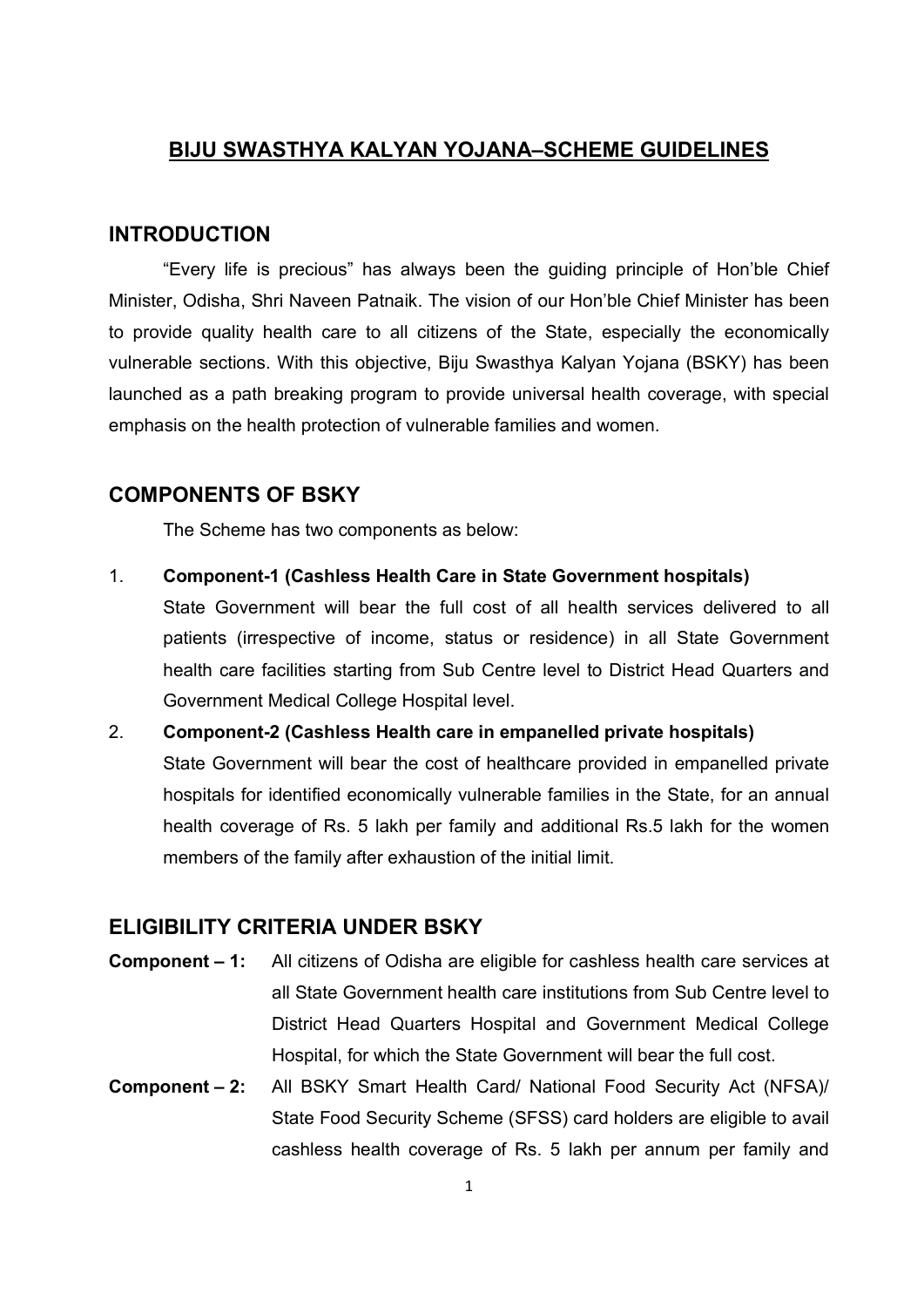additional Rs. 5 lakh for women members of the family after exhaustion of initial limit at empanelled private hospitals within and outside Odisha.

#### ENROLMENT PROCESS (under BSKY Component-2)

 There is no direct enrolment process under Biju Swasthya Kalyan Yojana. All families covered under NFSA / SFSS within Odisha are eligible beneficiaries under this scheme and are provided with BSKY Smart Health Card. BSKY Smart Health Cards are distributed by the Government to each family. Beneficiary can also collect her/his BSKY Smart Health Card at designated Mo Seva Kendra by producing her/his valid NFSA/ SFSS Card. BSKY database is updated and synchronized with NFSA/ SFSS database in a real time manner.

#### COVERAGE PERIOD (under BSKY Component-2)

 The BSKY Smart Health Card is valid till the names of the family members are there in the NFSA/ SFSS database. The card does not need renewal. The annual amount available against the beneficiary family gets refreshed every year.

#### SIZE OF THE FAMILY (under BSKY Component-2)

 The family members covered under BSKY are there covered under the updated database of NFSA/ SFSS.

# IDENTIFICATION OF BENEFICIARIES AT POINT OF SERVICE (under

#### BSKY Component-2)

- 1. BSKY Smart Health Cards/ NFSA/ SFSS cards will be the proof of eligibility of beneficiaries for the purpose of the scheme.
- 2. The BSKY Smart Health Card is a 64 KB chip based SCOSTA card which is printed with card number and name of head of household. The chip contains the details of the family such as Name of the Family Members, Age, Gender, Demographic details, Aadhaar number of each beneficiary, unique smart card no and relation with head of the household.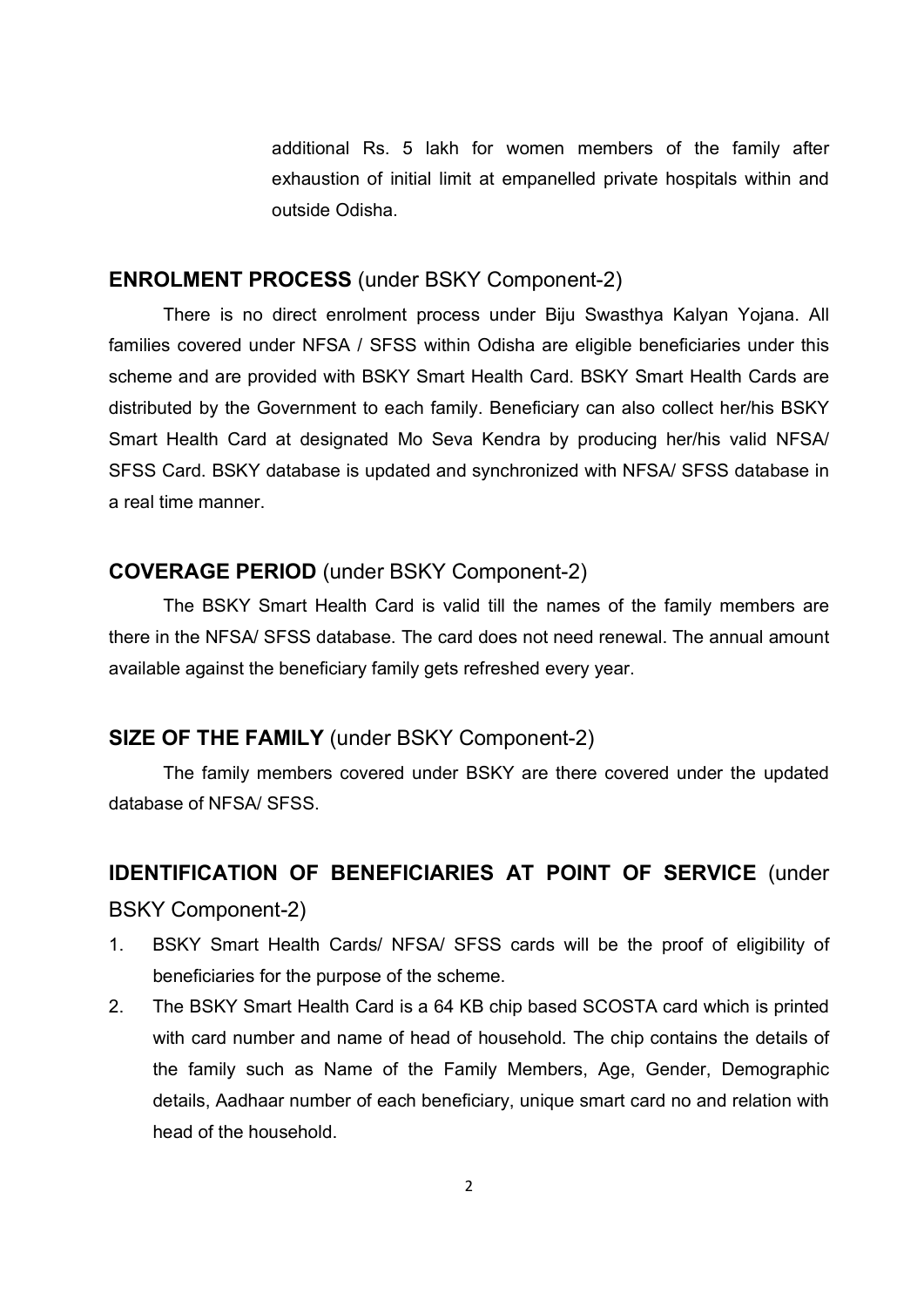- 3. A beneficiary considered to be eligible under BSKY through the following two-way authentication:
	- i. The name of beneficiary should be there in the BSKY Smart Health card or NFSA/ SFSS card which shall be validated from NFSA/ SFSS server with the help of BSKY application or POS machine. If the details are not available in the NFSA/ SFSS database then it considered that s/he is not an eligible beneficiary.
	- ii. Once the validation from NFSA/ SFSS database is established, then the Aadhaar based authentication will be done through IRIS or POS device.
- 4. Either the patient's or a family members' finger print will be captured by the bio metric scanner of POS machine or the IRIS scanner to authenticate the beneficiary.
- 5. In case there is a report that the Aadhaar card could not be connected to the BSKY Smart Health Card and failed to authenticate the finger print or IRIS, then issue of Override Code will be requested to the appropriate authority.

# BSKY BENEFITS (under BSKY Component-2)

Families having BSKY Smart Health Card/ NFSA/ SFSS card can avail cashless IPD and Day care treatment for the procedures for which the hospital is empanelled under BSKY within or outside the State upto the annual amount covered.

# PACKAGES (under BSKY Component-2)

The updated package list under BSKY, as modified from time to time is available in the website www.bsky.odisha.gov.in. About 3% of the total packages are reserved for Government health institutions. About 10% of the packages are under referral category, which can be availed only on referral by appropriate authority.

1. Reserved packages: Treatment under these packages are only available in Govt. health care facilities. Treatment for minor ailments, diseases under National Health Programs such as Management of superficial burns, minor injuries, Malaria, Typhoid fever, Gastroenteritis, Diarrhea, Dysentery, Tuberculosis, Urinary Tract Infection, Heat stroke and surgeries for hydrocele, Abscess drainage, Lipoma and cyst excision and procedures like Dilatation and Curettage and MTP are reserved for Government facilities.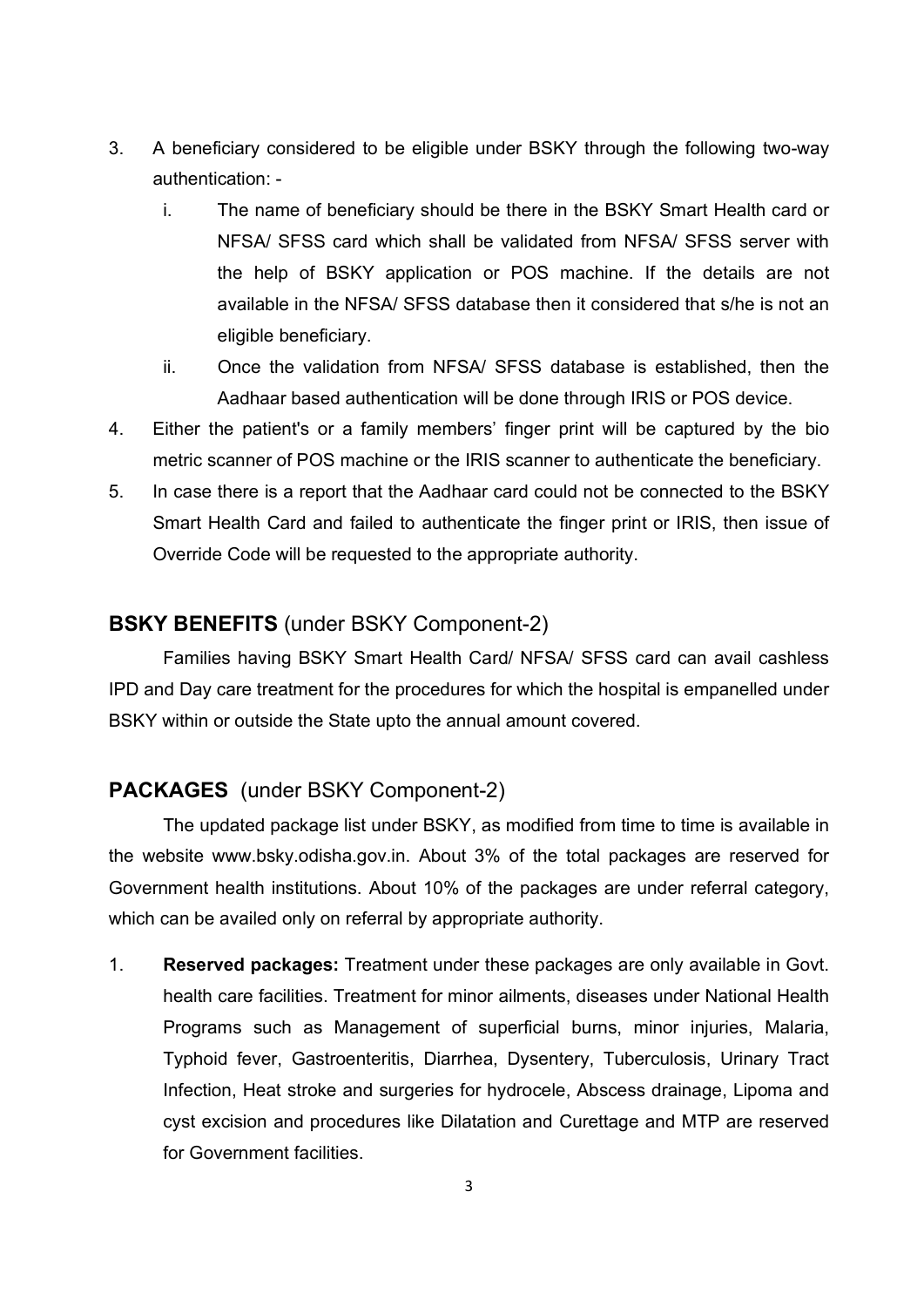- 2. Referral Package: The updated list of referral packages is available in the website www.bsky.odisha.gov.in. To avail treatment under referral packages in empanelled private hospitals, patient shall be referred to empanelled private hospitals subject to following conditions:
	- i. Referral will be done if the particular package/ procedure cannot be provided by a Government facility in the district.
	- ii. Cases will be referred if there is a long waiting time to undertake the procedure at a Government facility in the district.
	- iii. Where there is an emergency cases which requires immediate referral.
	- iv. Referral process under BSKY is decentralized upto Sub-Divisional Hospital level. The following authorities have been designated to issue referral to beneficiaries under BSKY.

| <b>SI</b><br><b>No</b> | Name of the Institution                                  | <b>Designation of Medical Officer</b>                                                  |
|------------------------|----------------------------------------------------------|----------------------------------------------------------------------------------------|
| 1                      | <b>District Headquarter Hospital</b>                     | CDM & PHO/ District Medical Officer-cum-<br>Superintendent & concerned Specialist      |
| $\overline{2}$         | Sub-divisional Hospital                                  | Superintendent & concerned Specialist                                                  |
| 3                      | Govt. Medical<br>&<br>College<br>All<br><b>Hospitals</b> | Superintendent & HoDs of concerned<br>Department of the Medical College &<br>Hospitals |

3. Open packages: Any beneficiary can directly walk in to any empanelled private hospital and avail the treatment under this category of packages, if he is found suitable for that package by the treating doctor of the empanelled hospital.

# SERVICES INCLUDED IN PACKAGE RATE (under BSKY Component-2)

BSKY Component – 2 covers In-patient (IPD) and Day Care treatment packages only. OPD case in private hospital is not covered under BKSY. Package rate includes Registration Charge, Bed/ ICU charges, Nursing and Boarding charges, Surgeon/ Anesthetist/ Medical Consultants fees, Charges for Anesthesia/ Blood Transfusion/ Oxygen/ O.T. Charges, Medicines and Drugs costs, Prosthetic diet to patient, Pre (charges for consultation, diagnostic tests & medications) and Post (medicine cost for 5 days on discharge and follow up consultation) hospitalization expenses and any other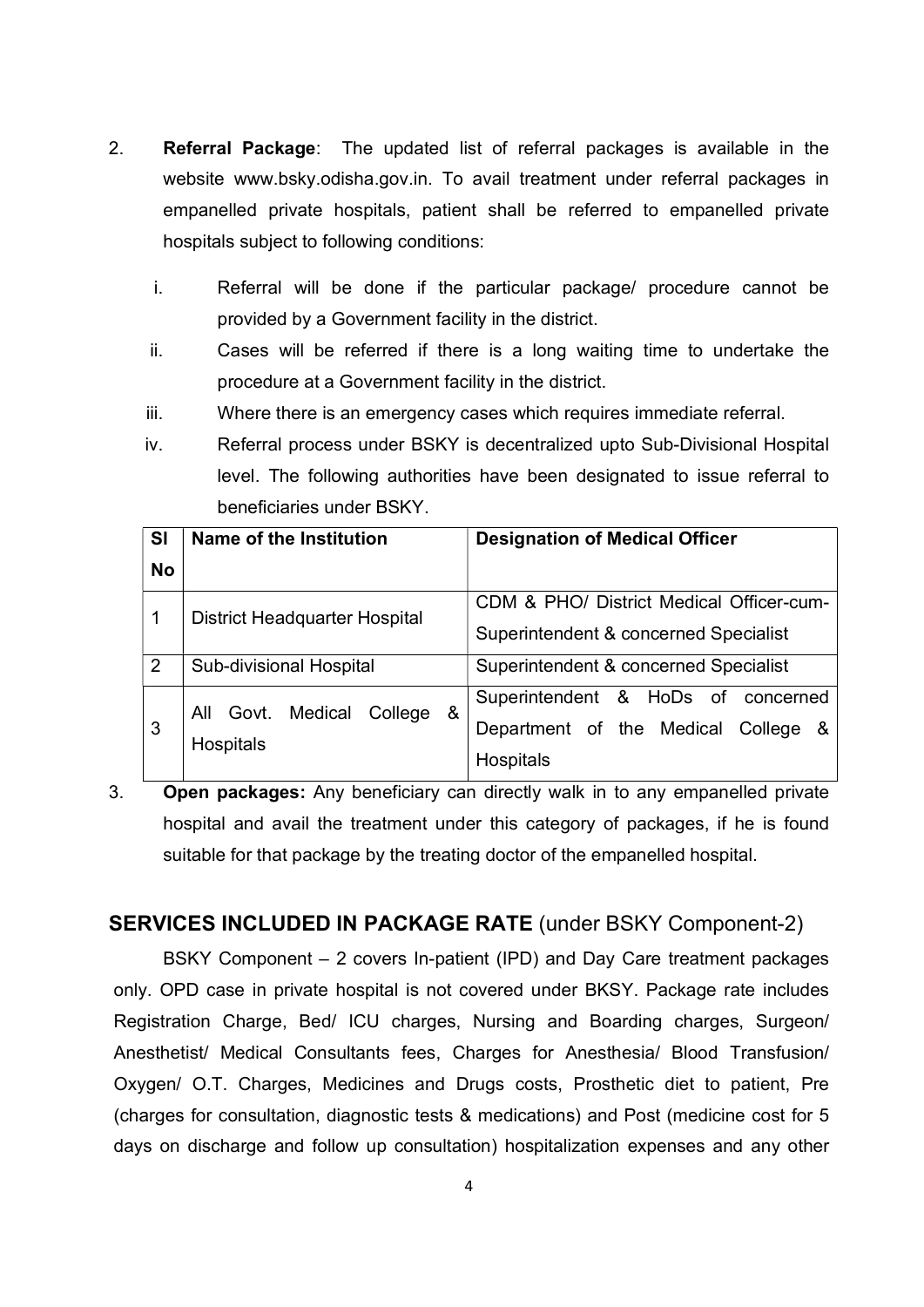expenses related to the treatment. Apart from the package cost the Government also bears the cost of Devices/ implants utilised during hospitalization. The package master and the implant master are available in the website www.bsky.odisha.gov.in.

If any procedure is not available in the package master and is required for the treatment of the patient, the cost of the procedure and the implants, required for the procedure, can be claimed under "Unspecified" package code with prior preauthorization.

In case of medical conditions, the package price is defined on per day basis depending on whether the patient is admitted in General ward or ICU.

The actual cost of medicines may be added to the existing package price of ICU and ICU with Ventilator in all packages of General Medicine, subject to production of original invoices of medicines.

Package rates are also available for pre-admission and post-discharge diagnostics as well as post-discharge medicines upto 15 days.

#### PRE-AUTHORIZATION PROCESS (under BSKY Component-2)

- 1. Procedure with package cost of Rs 10,000 or more and all cases under "Unspecified" category requires Pre-authorization.
- 2. Minimum Documents, as specified in the package master, are required for settlement of Pre-authorization.
- 3. If the hospital fails to share minimum documents required, the hospital is asked to share the wanting documents. If documents asked for, are not uploaded within 7 days, the Pre-authorization request is auto rejected by the BSKY application.
- 4. The Turn Around Time (TAT) for the preauthorization is 24 hours in case the package cost is Rs. 10,000 or more. If a decision regarding preauthorization is not taken within 24 hours, it is auto approved by the BSKY application. But in case of pre-authorization for "Unspecified" package the same is auto approved after 48 hours, if no decision on the same is taken in the meantime.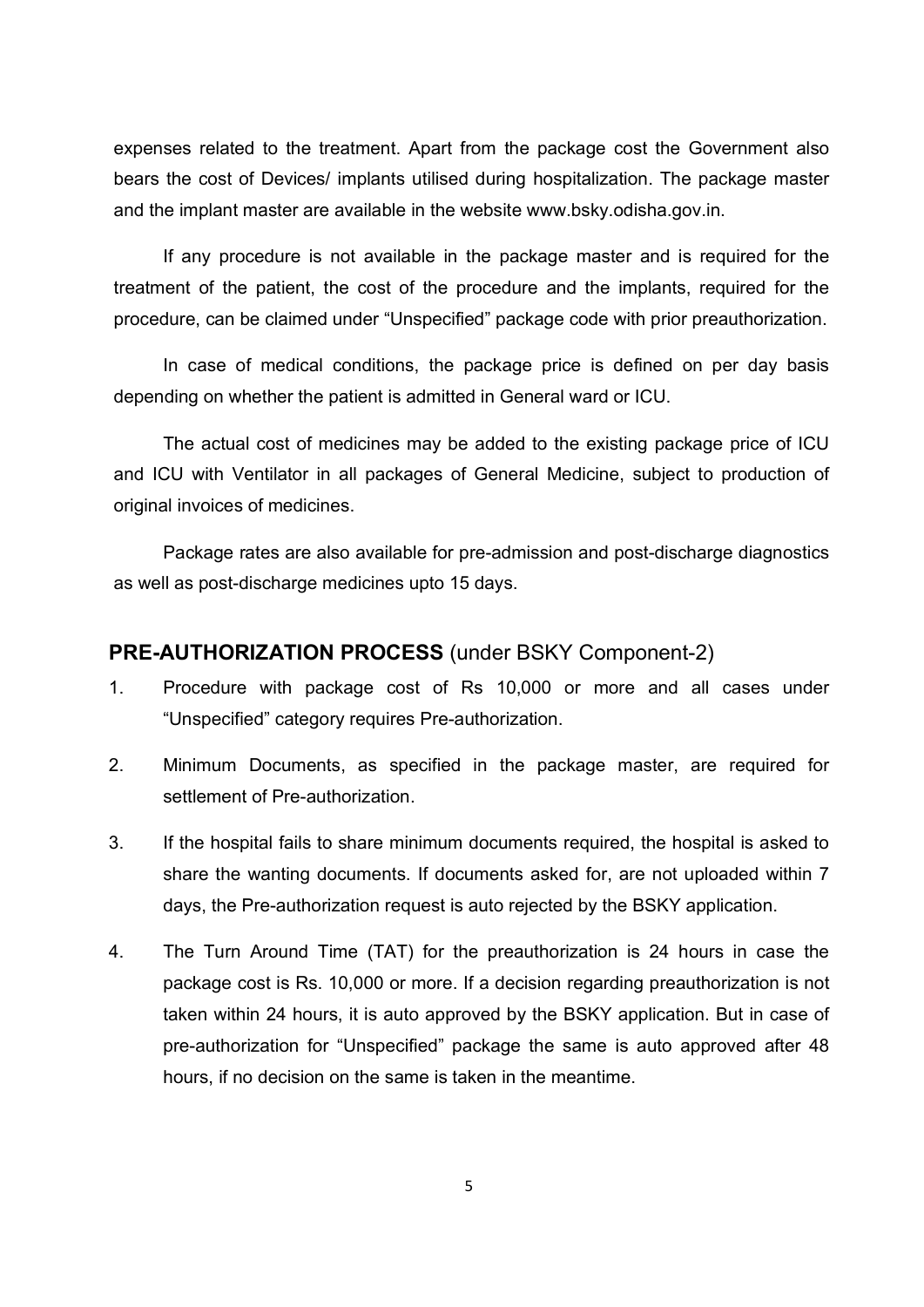5. Hospitals are not allowed to book medical and surgical packages together. In rare cases hospitals can book both medical and surgical packages together with proper justification and prior preauthorization.

#### EMPANELMENT OF PRIVATE HEALTH CARE PROVIDERS (under BSKY

#### Component-2)

The State Health Assurance Society (SHAS), Odisha, empanels private hospitals inside and outside Odisha. Whenever SHAS gets a request for empanelment of a hospital, the inspection of the hospital is undertaken. On the recommendation the inspecting team, the hospital is empanelled.

The updated list of empanelled private hospitals is available in the website www.bsky.odisha.gov.in.

# CLAIM SETTELEMENT (under BSKY Component-2)

- 1. Minimum documents required, as specified in the package master for settlement of claims, need to be uploaded in the BSKY application within 7 days of discharge of the patient. If uploaded after 7 days of discharge, it is rejected by the application.
- 2. Payment is done by electronic transfer through Public Financial Management System (PFMS) within four weeks of raising the claims in BSKY application.
- 3. If a beneficiary is required to undergo multiple surgical procedures in one OT session, then the procedure with highest rate shall be considered as the primary package and reimbursed at 100% of package rate, 2<sup>nd</sup> surgical procedure shall be reimbursed at 50% of package rate, 3<sup>rd</sup> & subsequent surgical procedures shall be reimbursed at 25% of the package rate.
- 4. If minimum documents required for settlement of claims, are not shared at the time of raising the claim in BSKY application, the hospital is asked to upload the wanting documents. If these documents are not shared with-in 7 days, the claims are auto rejected by the BSKY application.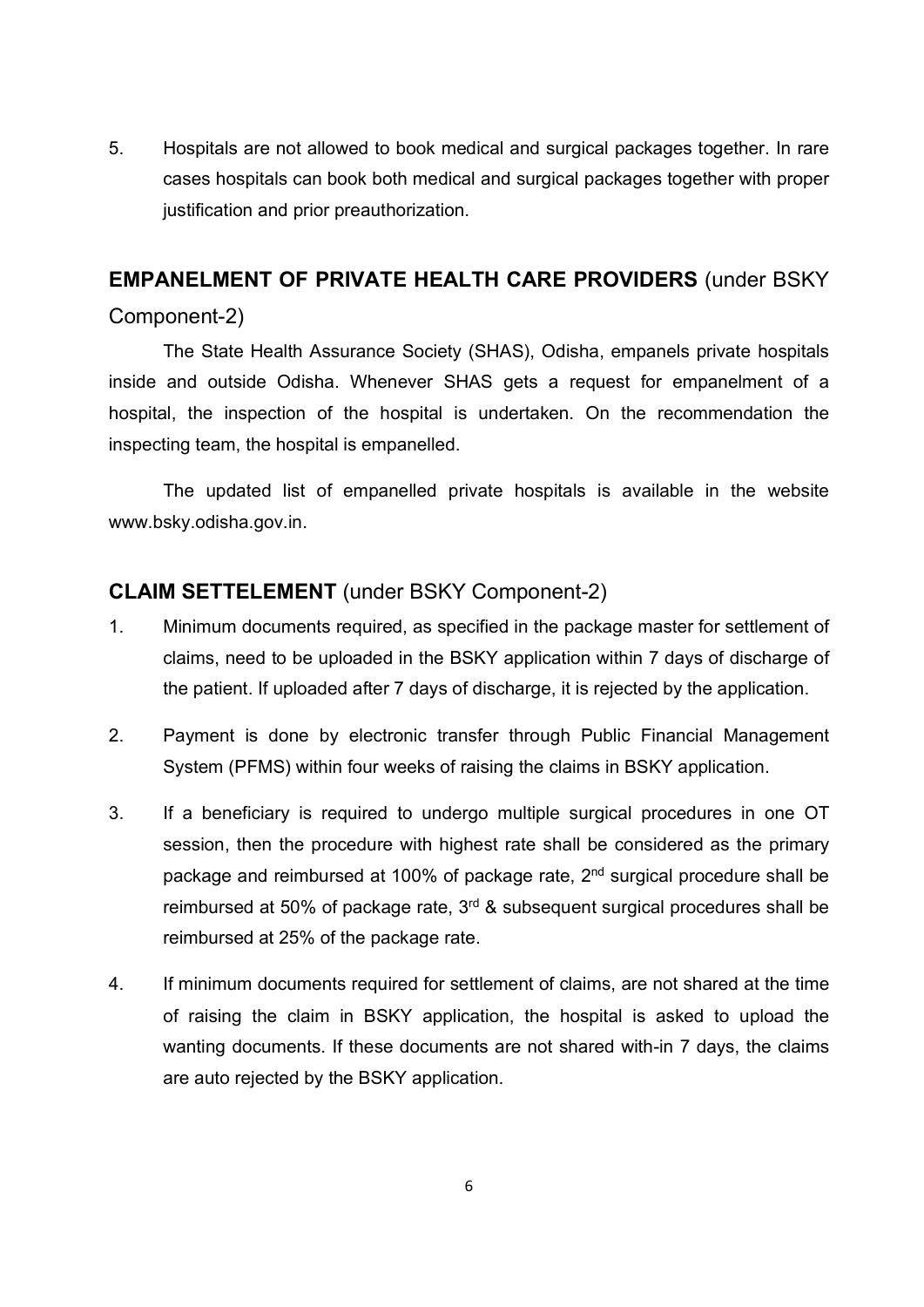# AGREEMENT WITH EMPANELLED HOSPITAL (under BSKY Component-2)

 The empanelled private health care providers shall enter into a Memorandum of Understanding (MoU) with the State Health Assurance Society (SHAS), Odisha to provide cashless health care services to the eligible beneficiaries under Biju Swasthya Kalyan Yojana. The MoU comes into effect from the date of execution and remains valid for one year. The MoU can be renewed on an annual basis if the performance of the hospital is satisfactory.

# INCENTIVE FOR EMPANELLED HOSPITALS (under BSKY Component-2)

Government of Odisha has approved different incentives for the provider hospitals based upon the quality rendered by them to the BSKY eligible beneficiary.

- Additional incentive of 10% over & above package price is offered to the empanelled hospital having NABH entry level accreditation.
- Additional incentive of 15% over & above package price is offered to the empanelled hospital having NABH accreditation.

# IT INFRASTRUCTURE UNDER BSKY AT EMPANELLED HOSPITALS

# (under BSKY Component-2)

Required IT infrastructure for smooth functioning of the scheme at empanelled private hospitals.

- i. One Computer
	- Operating System: Window operating System (Windows 10 or higher version)
	- Processor: Intel Pentium i3 processor or higher
	- Memory: 4 GB RAM, 1 TB Hard disk.
	- Connectivity: Ethernet port/ Wi-fi enabled
	- Input/ Output Terminals: Minimum 4 USB (2.0) port
- ii. Multi-Function Printer (with Scanner).
- iii. PCSC (Personal Computer / Smart Card) compliant smart card reader.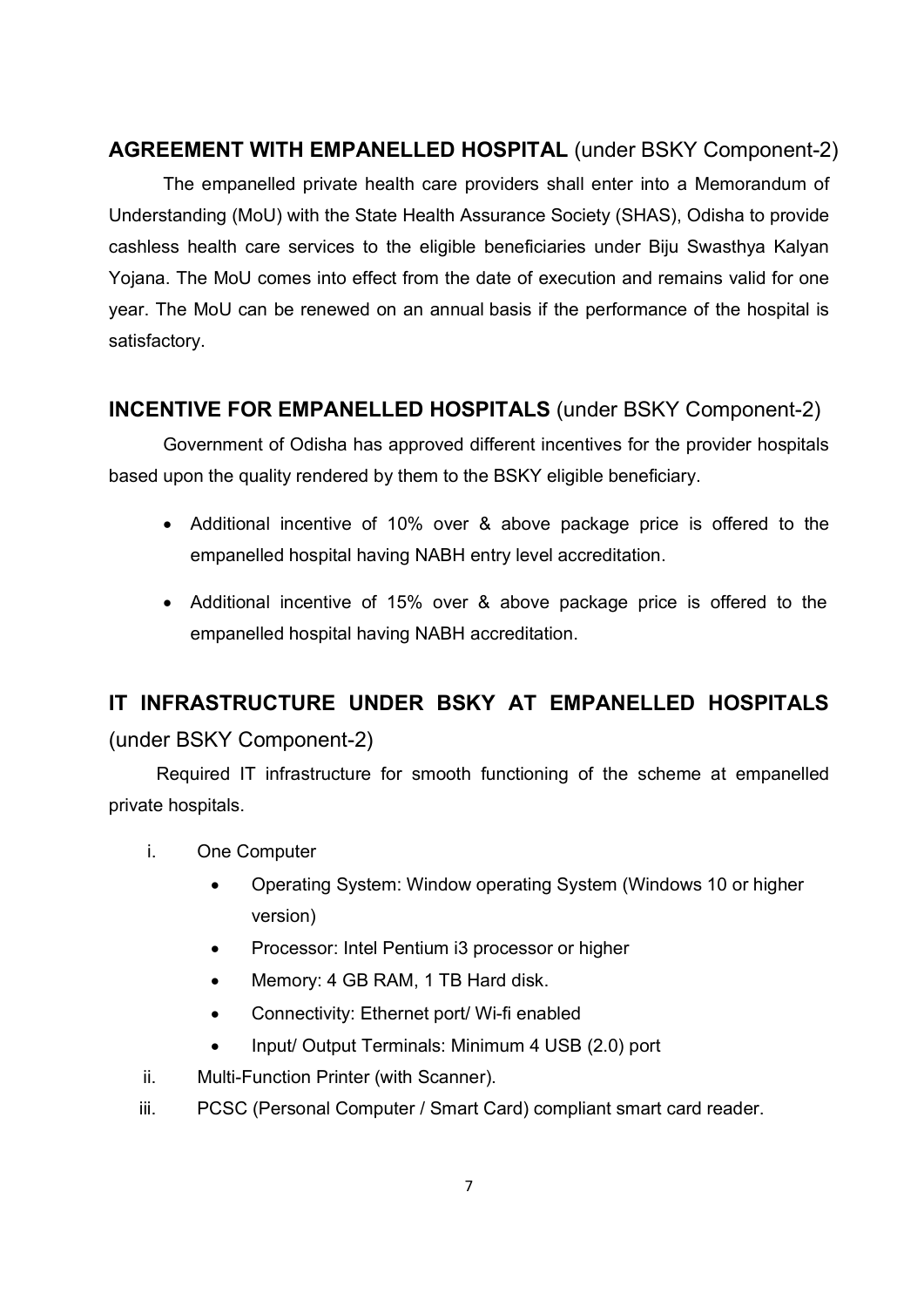- iv. Android POS: Preferably (WATHDATA WD90F) Integrated finger print scanner.
- v. IRIS Machine: preferably Biomatiques / EPI 1000

# DISTRICT & SUB-DISTRICT LEVEL UNITS & FIELD OPERATIONS

At district level, Chief District Medical & Public Health Officers (CDM&PHOs) is the Chief Supervisory officer of the scheme and Superintendent-DHHs are the designated Nodal officers at the district level.

- 1. District Coordinators are appointed by State Health Assurance Society (SHAS), Odisha in all such districts where there are private empanelled hospitals. District Coordinator in coordination with the District Kiosk look after all aspect of smooth implementation of BSKY. The updated District wise list of District Coordinators available at www.bsky.odisha.gov.in.
- 2. **District Kiosk:** It is an establishment of designated IT partner of SHAS, at district level. Kiosk Operator provides solution to IT infrastructure and BSKY application installed in private empanelled hospitals as and when required. Further, he/she ensures updating of the IT software from time to time after its modification at State level.
- 3. Swasthya Mitras: They are frontline facilitators to assist the beneficiaries at private empanelled hospitals. Swasthya Mitras, engaged at empanelled hospitals by State Health Assurance Society (SHAS), Odisha, are acting like a bridge between SHAS & private empanelled hospitals and are the first contact point for the beneficiaries. They look after all activities such as facilitation of beneficiaries/ redressal of their grievances in coordination with the hospital authorities/ Medical Coordinators of empanelled hospital along with grievances of hospitals regarding claim settlement & pre-authorization approval. Swasthya Mitras also facilitate DEOs appointed by empanelled hospitals in uploading of pre-authorization & claims. The update District wise & hospital wise list of Swasthya Mitras is available at www.bsky.odisha.gov.in.